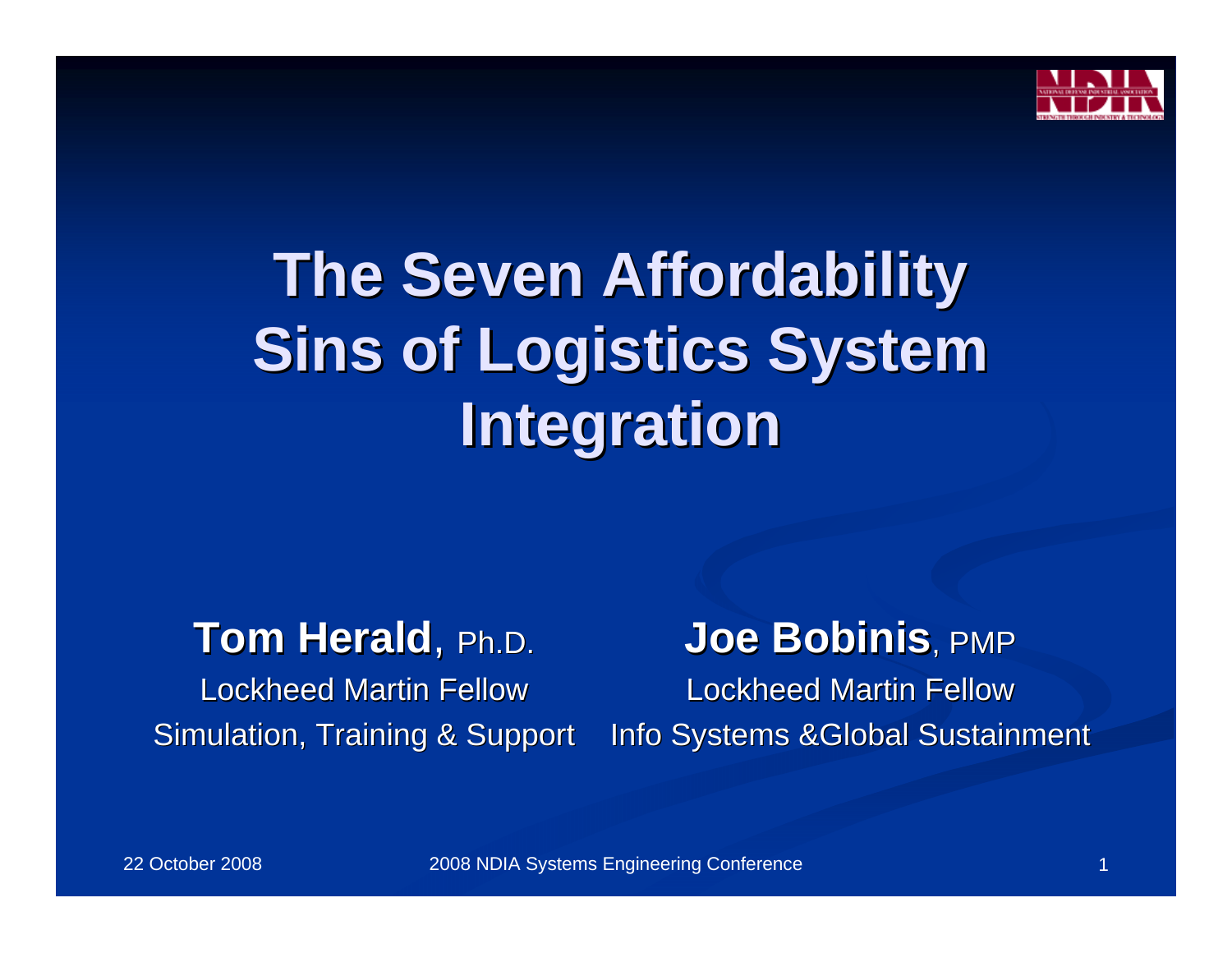#### **Attributes of System Operational Effectiveness Attributes of System Operational Effectiveness**



#### The focus and funding are often centered on delivering tactical systems; **however, a more holistic focus is on delivering mission capabilities.**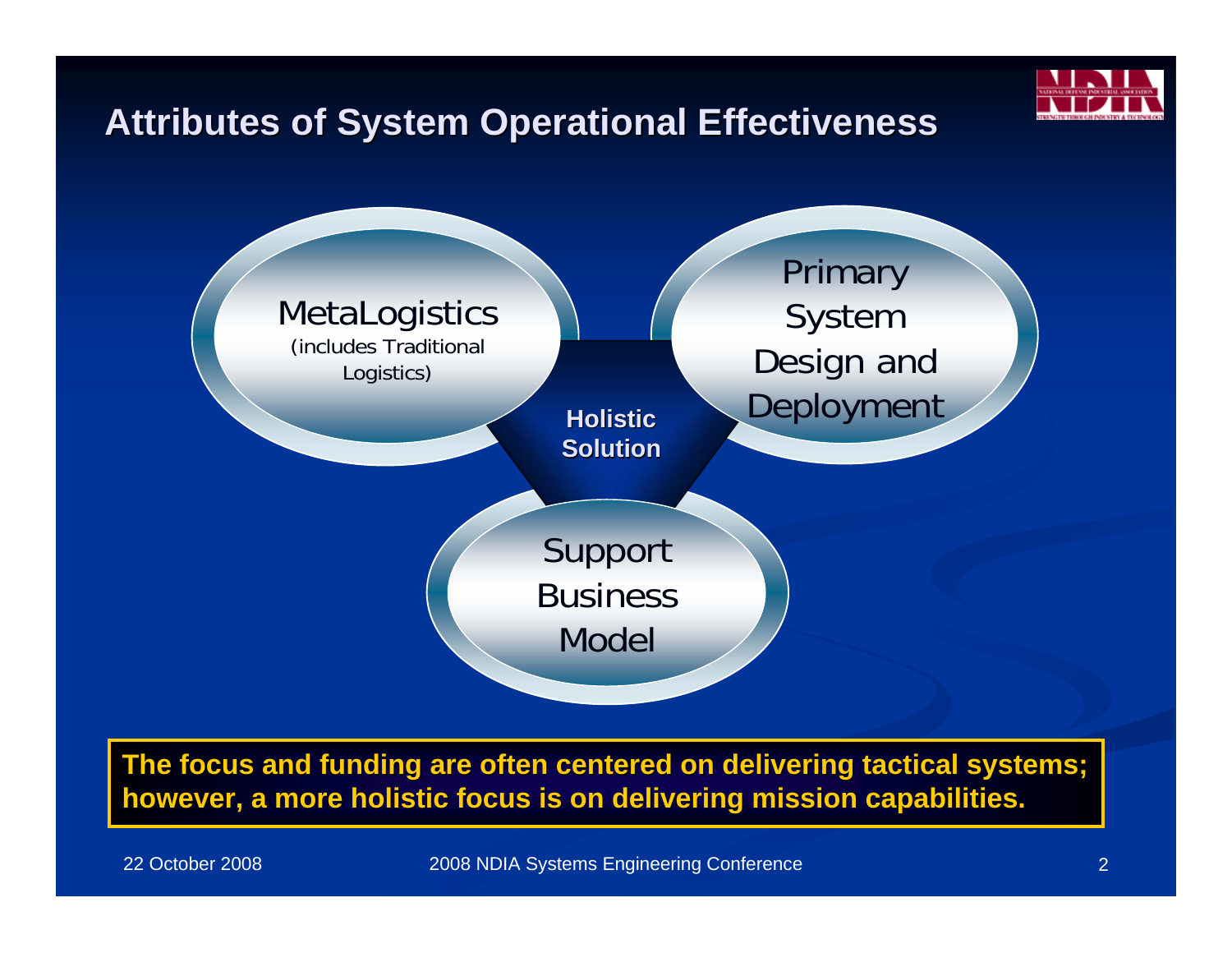#### How do we move our focus to "Mission" vs. "System"?

- $\blacksquare$ As the DoD's business model continues to evolve, its focus on meeting varying mission needs within a bounded O&S budget is pushing for some kind of an evolutionary business approach.
- $\overline{\phantom{0}}$ Our Processes and Tools are "System (or Platform)-centric"
- $\overline{\phantom{0}}$ What else is needed in order to perform a mission? What is driving increasing O&S costs, reducing much need modernization funds?
- $\blacksquare$ Unfortunately, Enabling Systems are still often implemented AFTER the delivered tactical system and as an externally designed system. This approach has been successful for many years, but TODAY does not lead to the most AFFORDABLE and mission ready systems.

"Always design a thing by considering it in its next larger **context – a chair in a room, a room in a house, a house in an environment, and an environment in a city plan."** 

**- Eliel Saarinen, Finnish Architect Saarinen, Finnish Architect** 

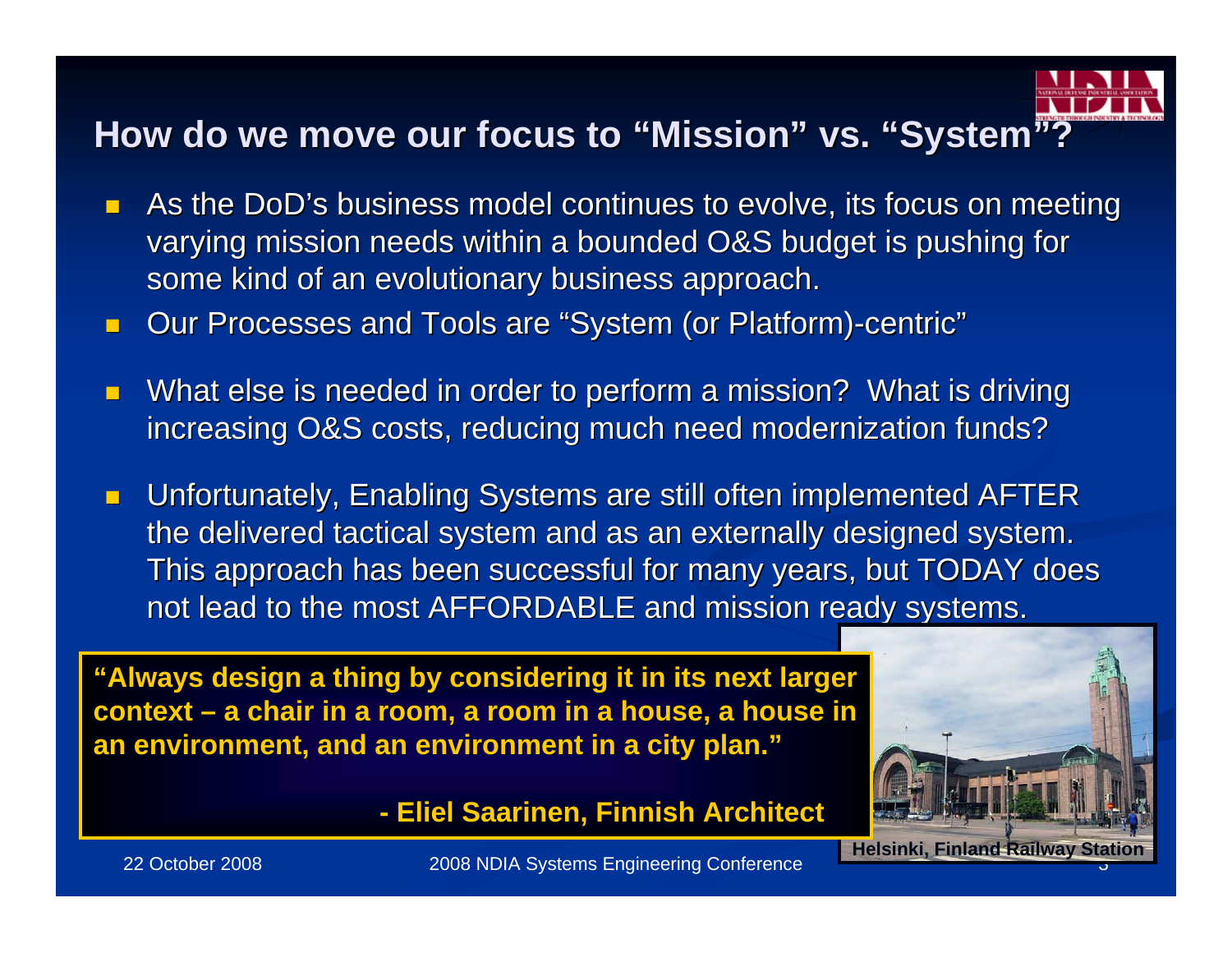### **The Seven Affordability Sins . . . The Seven Affordability Sins . . .**

- 
- $\blacksquare$  Sin 1: Insufficient customer needs analysis (i.e. dig deeper and broader)
- $\blacksquare$  Sin 2: Belief that all requirements can be deduced before the system is deployed.
- $\blacksquare$  Sin 3: Ignore the system requirements necessary to permit enabling systems success.
- $\blacksquare$  Sin 4: Usability design that is engineering-centric versus user-centric.
- Sin 5: Designs without the human-in-the-loop considerations.
- $\blacksquare$  Sin 6: Acquisition cost focused.
- **Sin 7: Limited consideration for net-centric environment integration.**

Approaches for improving the affordability of mission success, through **a more holistic approach for designing complex systems a more holistic approach for designing complex systems**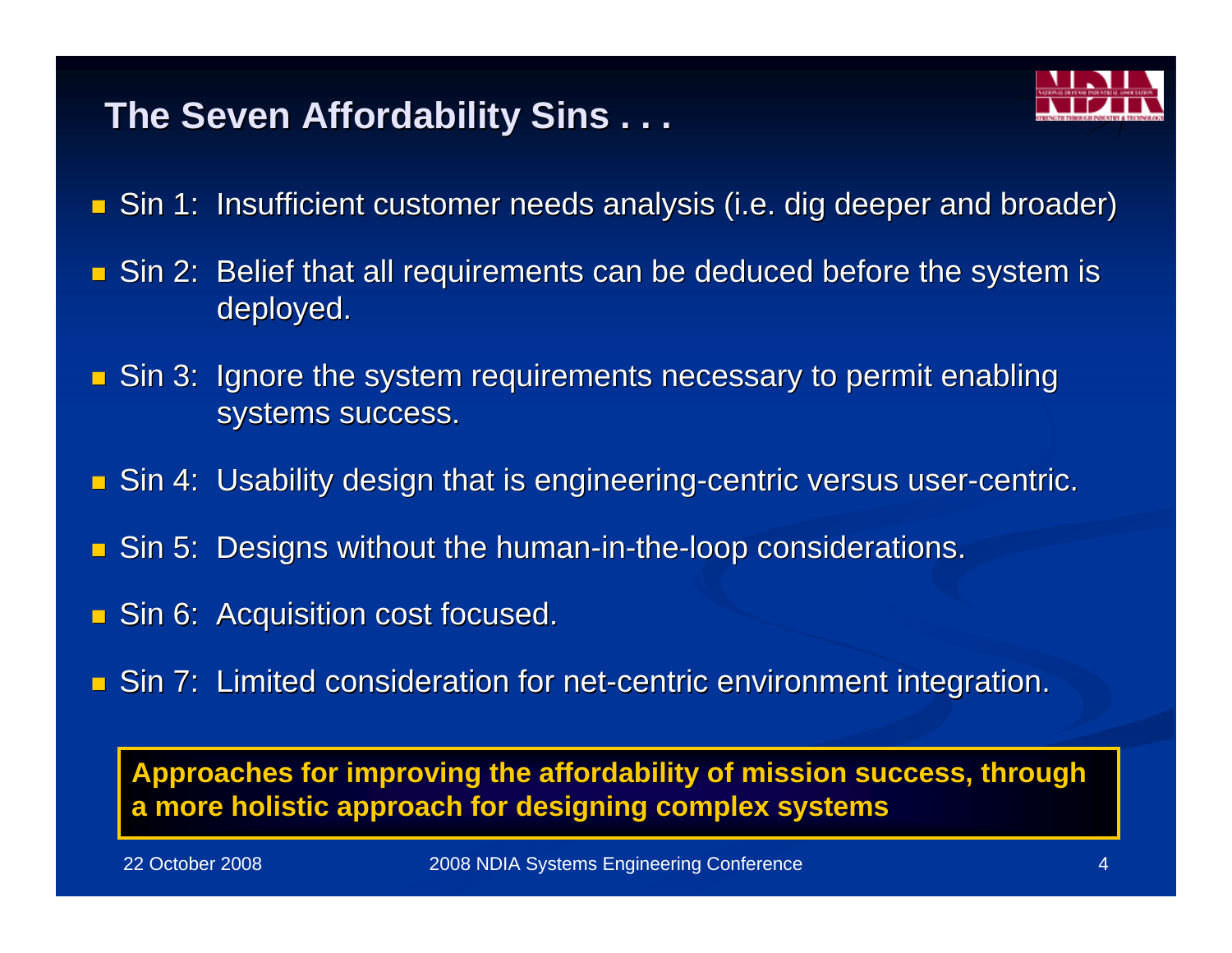### **Sin 1: Insufficient customer needs analysis (i.e. dig deeper and broader). (i.e. dig deeper and broader).**



- $\blacksquare$ **Issue:** By not digging to the 'root need', an incorrect support enabling system solution may result.
- $\blacksquare$ Learning opportunities:
	- п **'Carrier Electro-Magnetic Radiation Signature'** 
		- $\blacksquare$  Accurate Design Algorithms
		- Successful Design implemented on a helicopter platform
		- $\blacksquare$  BUT: Puts humans in harms way (Helicopter Pilots say  $\ldots$  )
		- $\blacksquare$  Technical merit beauty, but failure to meet holistic operational expectations.
	- п **Aerial Common Sensor ISR Army Aircraft** 
		- $\blacksquare$  Requirements creep to include cross-service utilization with Navy
		- $\blacksquare$  More customers often means more needs
		- $\blacksquare$  Tends to cumulatively add to functionality versus integrate easily with existing functionality (a bolt-on functional mentality)
		- $\blacksquare$  This program was terminated due to unacceptable growth in weight, that drove increase in cooling and power requirements that became a negative viscous cycle.

22 October 2008

2008 NDIA Systems Engineering Conference 5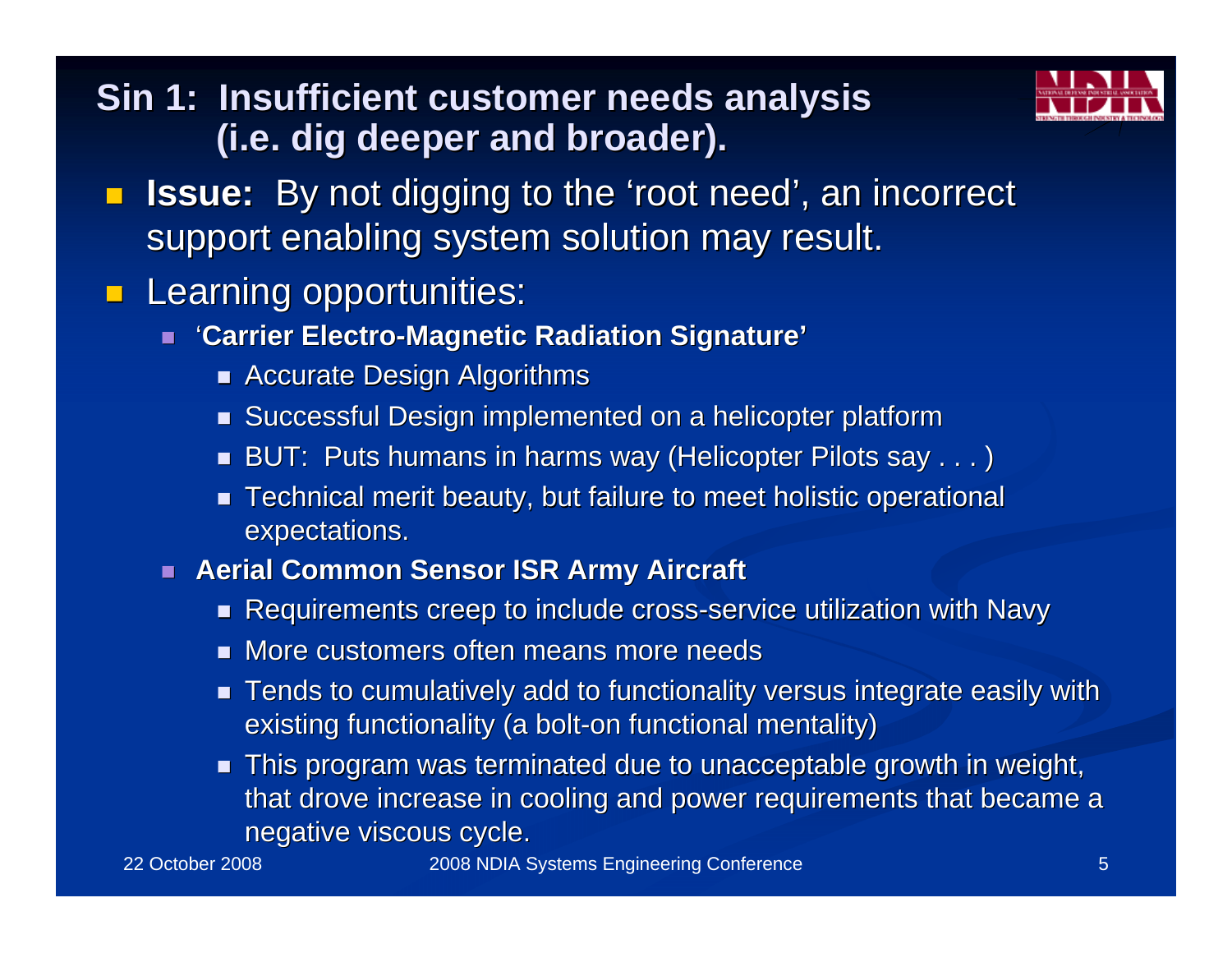

# **Sin 1 Conclusion . . .**

- $\mathcal{L}$ Requirements Management (creep) is often cited as a root cause for unsuccessful programs.
- $\blacksquare$  Wait a minute! We're smart engineers, we know that requirements creep is a problem, So WHY does it keep happening?!
	- ш No schedule time for sufficient customer needs analysis
	- П No holistic enabling system (support) integration
- **Result: The Primary and Support Systems are not** integrated and thus the requirements evolve separately.
- П Thought: What about the "Development Environment" System?"

**Discovery and evolution through the design phase is natural. Needs analysis done well accelerates functional discovery AND minimizes unforeseen requirements creep. minimizes unforeseen requirements creep.**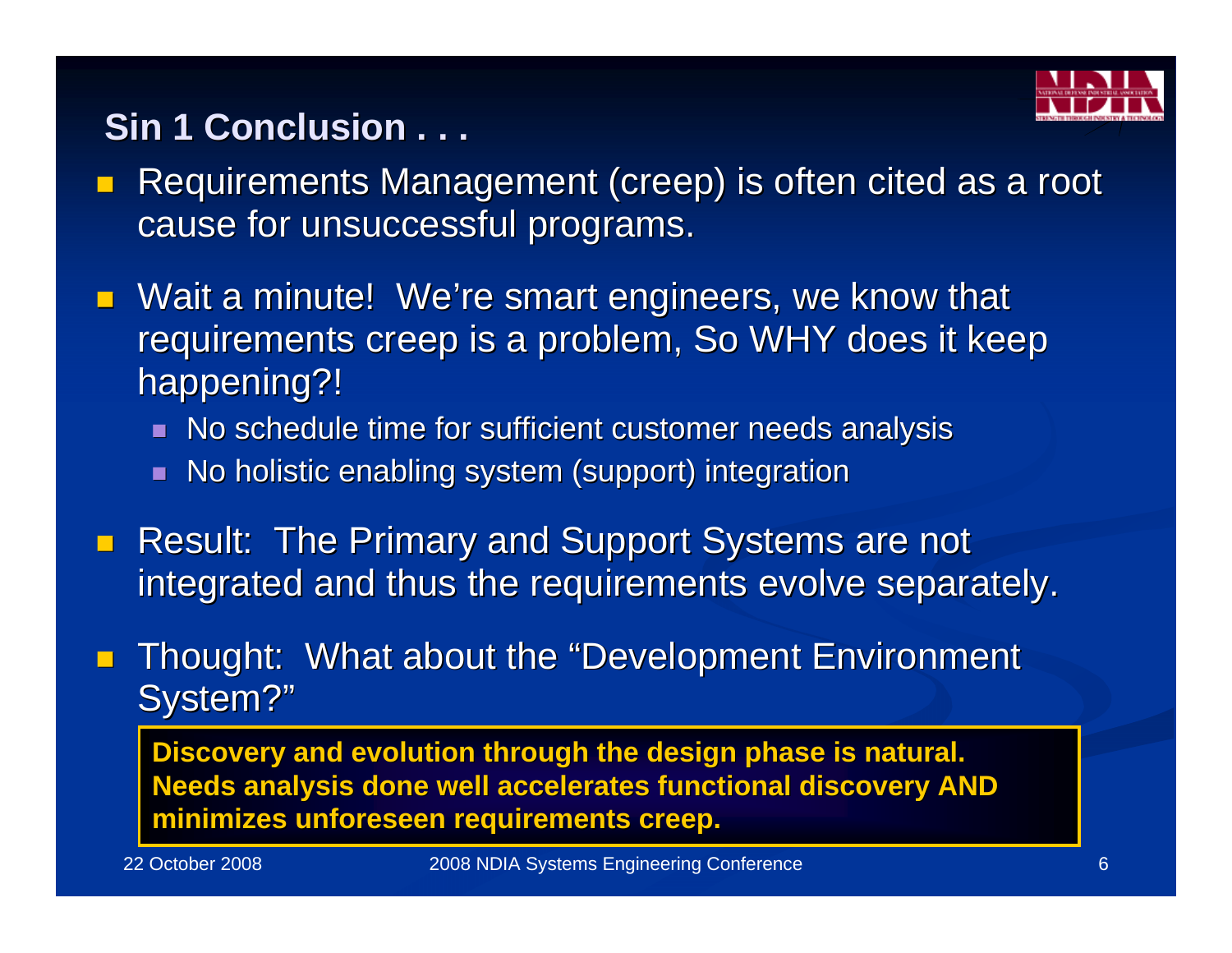

**Sin 2: Belief that all requirements can be deduced before the system is deployed. before the system is deployed.**

**As an extension of Sin 1:** Even excellent needs analysis may still assumes a-priori knowledge of the full breadth of the operational uses, environments, laws, etc. This is typically NOT a reasonable assumption.

#### **Learning opportunities:**

- **Acoustic Rapid COTS Insertion (ARCI) Navy program**
	- $\blacksquare$  Requirements are the variable; cost and schedule are locked
	- $\textcolor{red}{\blacksquare}$  System obsolescence (support) and functional growth are merged
	- $\blacksquare$  The system to evolves capabilities annually
- **Aircraft weight grows at the rate of '1-pound per day of deployed operations' deployed operations'**
	- $\blacksquare$  Bolt-on functionality growth approach
	- $\bullet\,$  ~ 300 pounds per year for 20 years = 6000 pounds!
	- $\blacksquare$  Also additions to size, weight, power, cooling, logistics footprint.
	- $\blacksquare$  Knowing this military history, do we design for this in mind??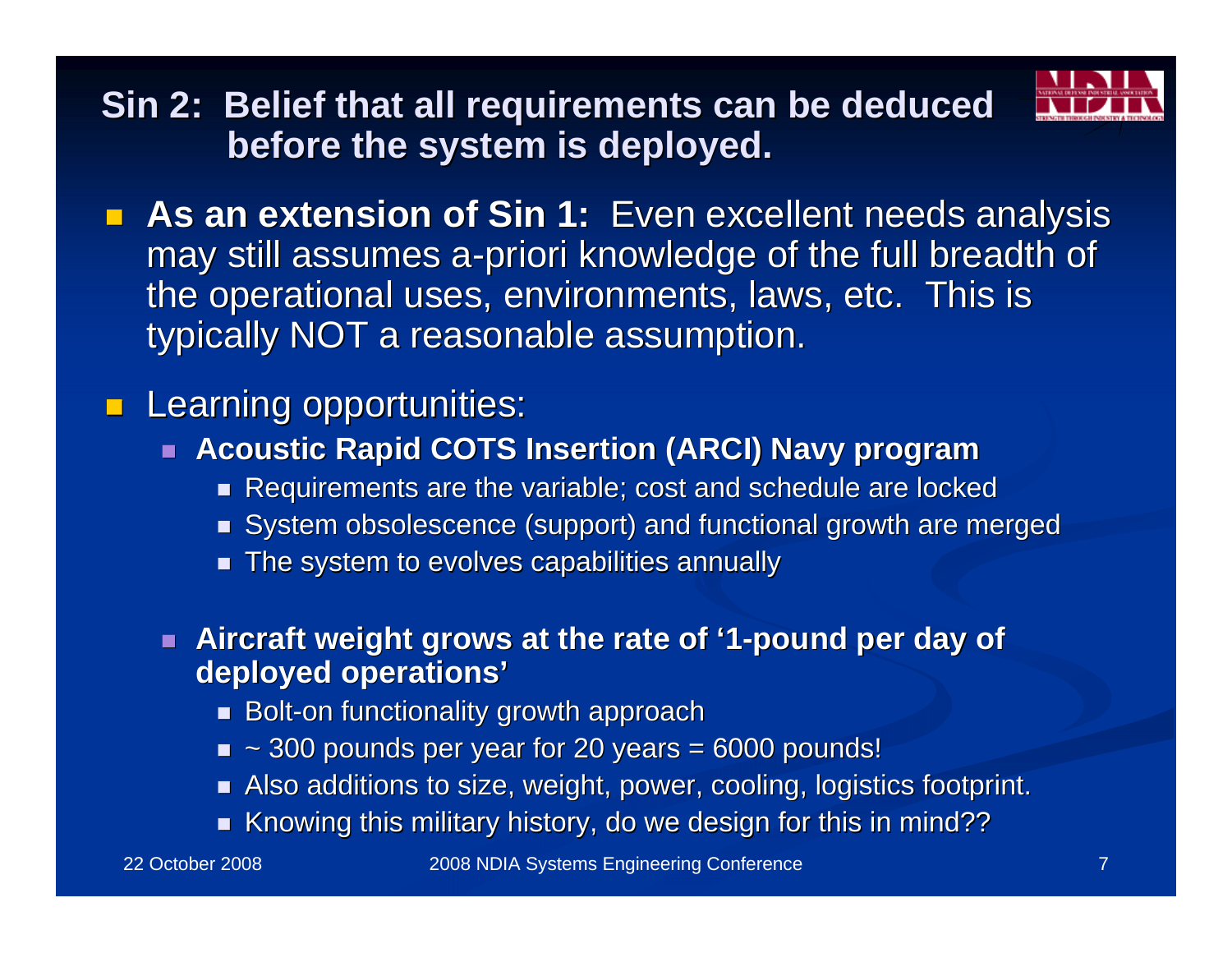

#### **Sin 2 Conclusion . . .**

П Clearly define a tradable space for system evolution that becomes your decision algorithm for changes. becomes your decision algorithm for changes.

- $\blacksquare$  Consider Life Cycle Cost, Reliability, Risk, and Performance as a 4dimensional trade space as a means of managing growth requests.
- **E** Ensure that the architecture is truly open and permits evolution of the underlying hardware and software physical solutions

Army OODA Loop – In battle situations there is a constant loop of **Observe, Orient, Decide and Act. Continuously manage emergent information. information.**

**Suggestion: Instead of fearing requirements creep, we should embrace the dynamic nature of a system design through** incremental, spiral, and agile development methods.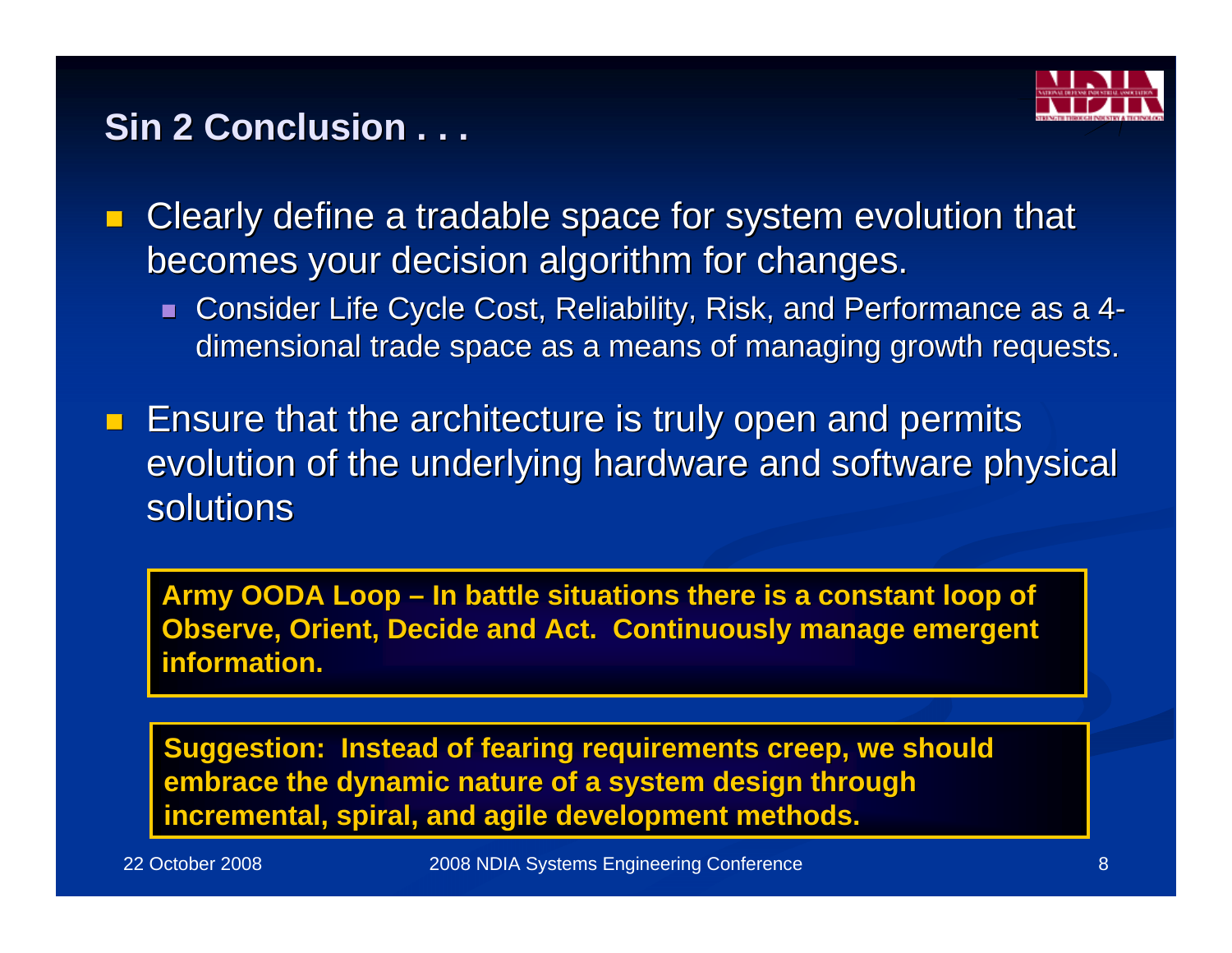**Sin 3: Ignore the system requirements necessary to permit enabling systems success. to permit enabling systems success.**



- $\blacksquare$ **Issue:** Enabling systems often do not get 'equal design focus' and yet the impacts of a flaw in the enabling systems are often program show-stoppers
- $\blacksquare$  Learning Opportunities: Learning Opportunities:
	- $\blacksquare$  F-117 Nighthawk First stealth fighter
		- $\blacksquare$  Disruptive technology that revolutionized battle options
		- $\blacksquare$  Still one of the finest, most technologically-advanced fighters in aviation history.
		- п World-class mission capabilities as evidenced during Desert Storm
		- $\overline{\phantom{0}}$ The initial design focus was stealth fighting capability, quickly.
		- ᆜ The enabling system operational consideration was given a "back-seat".
		- $\blacksquare$  The enabling systems also have world-class records with keeping the aircraft flying; however, the costs for this support are quite high. .
	- New environments (Desert to Rain Forest to South Pole), New uses (unforeseen requirements), and Emerging threats
		- $\blacksquare$  These conditions can take an apparently successful system solution and render it unsuccessful. Desert Storm was an eye-opener for the assumption that performance and reliability were the same in a high-grit, high-heat environment.
		- $\blacksquare$  Getting the enabling system materiel "in country" was efficient, but made useless because the enabling system was not designed to get them to "point of use"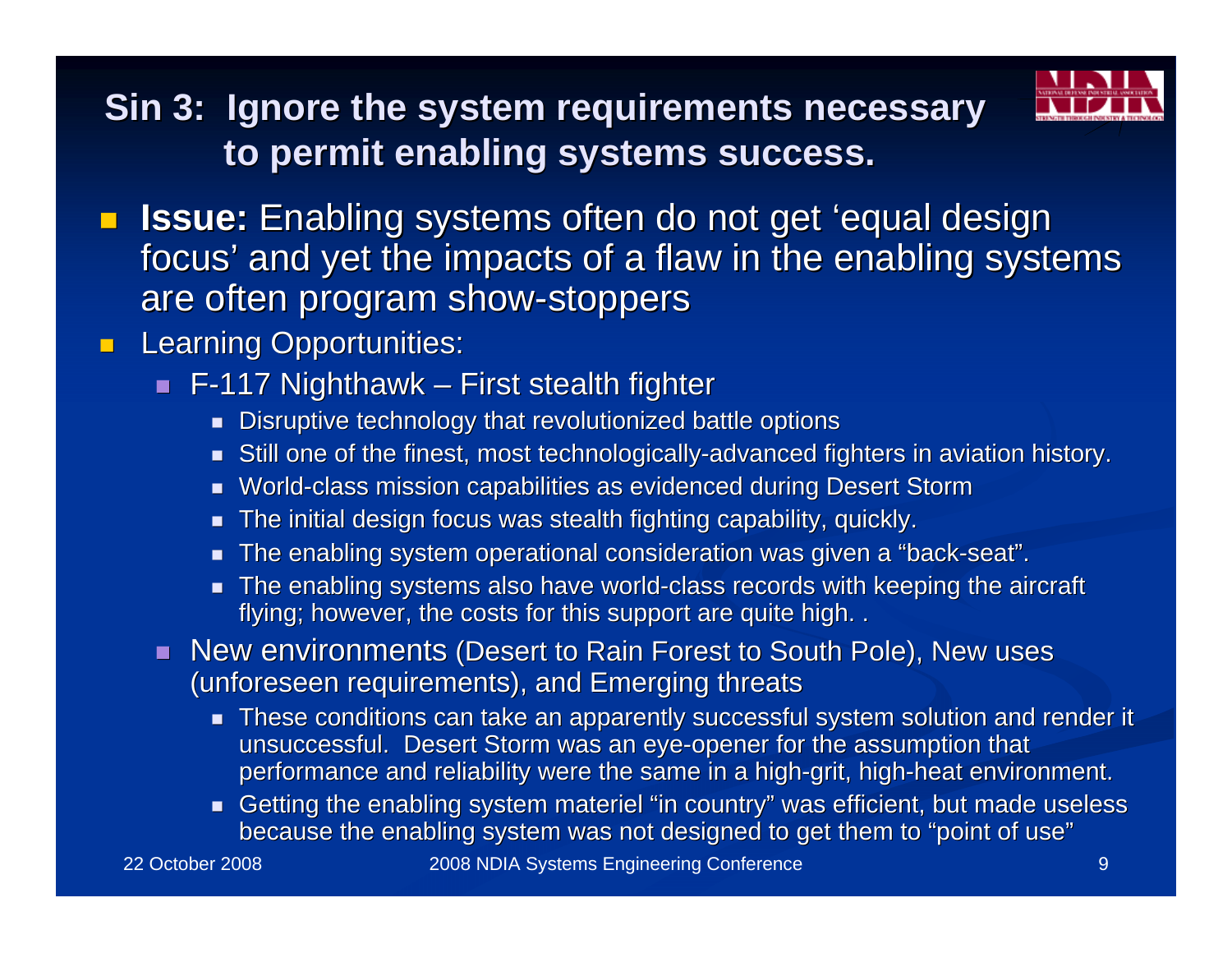

#### **Conclusion 3 . . . Conclusion 3 . . .**

- $\blacksquare$  Does your system requirements management database have derived supportability requirements included?
- $\blacksquare$  Typically not; however, the high-level supportability  $\blacksquare$ requirements are often delineated in the Originating Requirements Document or the Statement of Work.

The "best performing system design ever" will still fail if the **consumables and logistics tail are not sufficient to ensure system Operational Effectiveness.** 

> **Integrated design for support – Supportable design – Support the design affordably**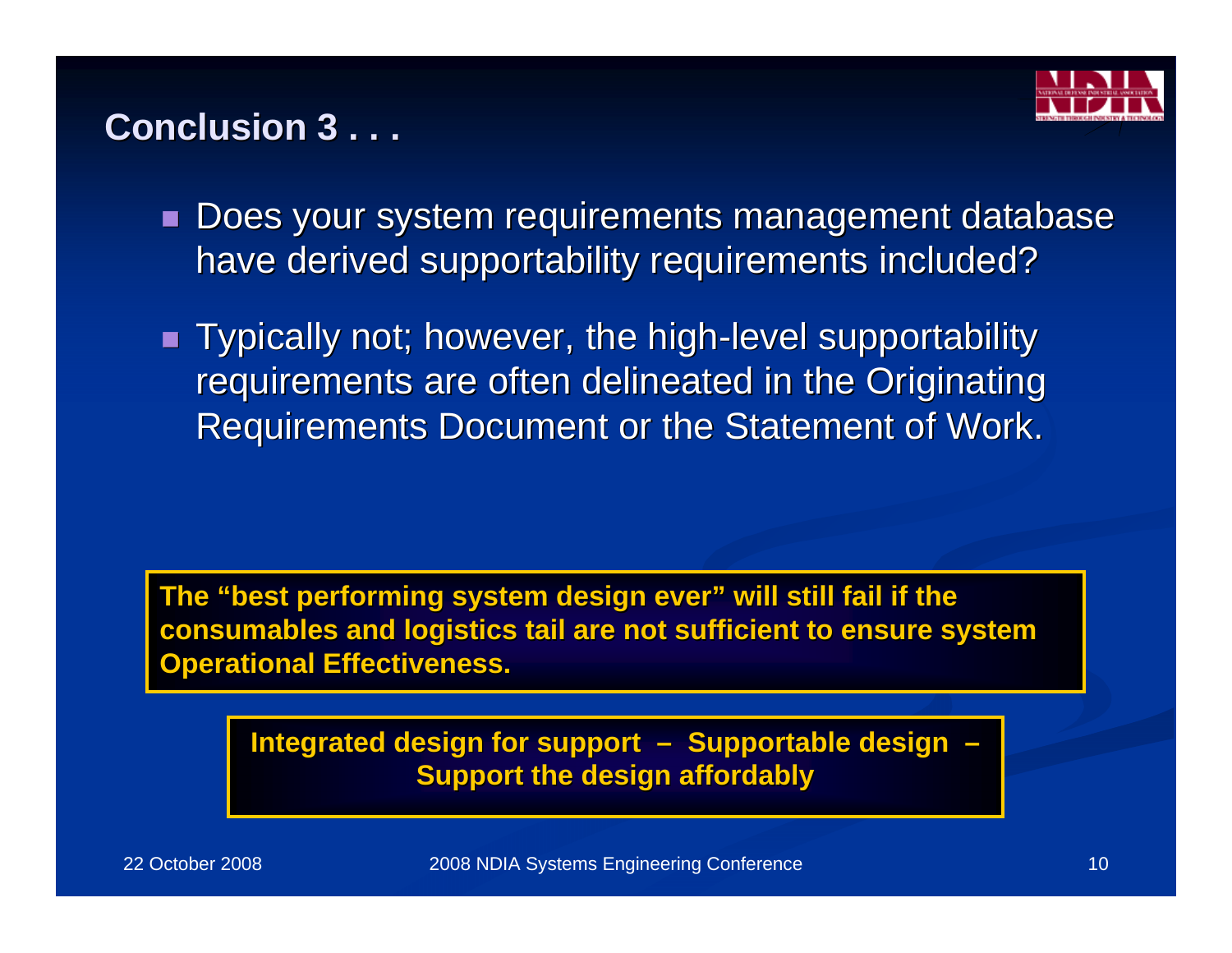

# **Sin 4: Usability design that is engineering-centric versus user-centric.**

 $\Box$ **Issue:** Designers are too often enamored with functional elegance and flexibility making everything in the solution a variable; however this demands too much user interaction and intimate process knowledge in order to properly provide inputs and interpret system outputs.

#### **Learning Opportunities:**

- **MOP4 operations**, where soldiers are wearing Chem-Bio suits
	- $\blacksquare$  Allow for system operations with bulky gloves
	- $\blacksquare$ Extreme environments, fatigue, heat, cold, etc.
- . Move toward **Autonomic Logistics** versus traditional support options
	- $\blacksquare$  More system integration
	- $\blacksquare$  User-centric designs and focus, versus functional decompositions
	- $\blacksquare$ Learning systems versus static systems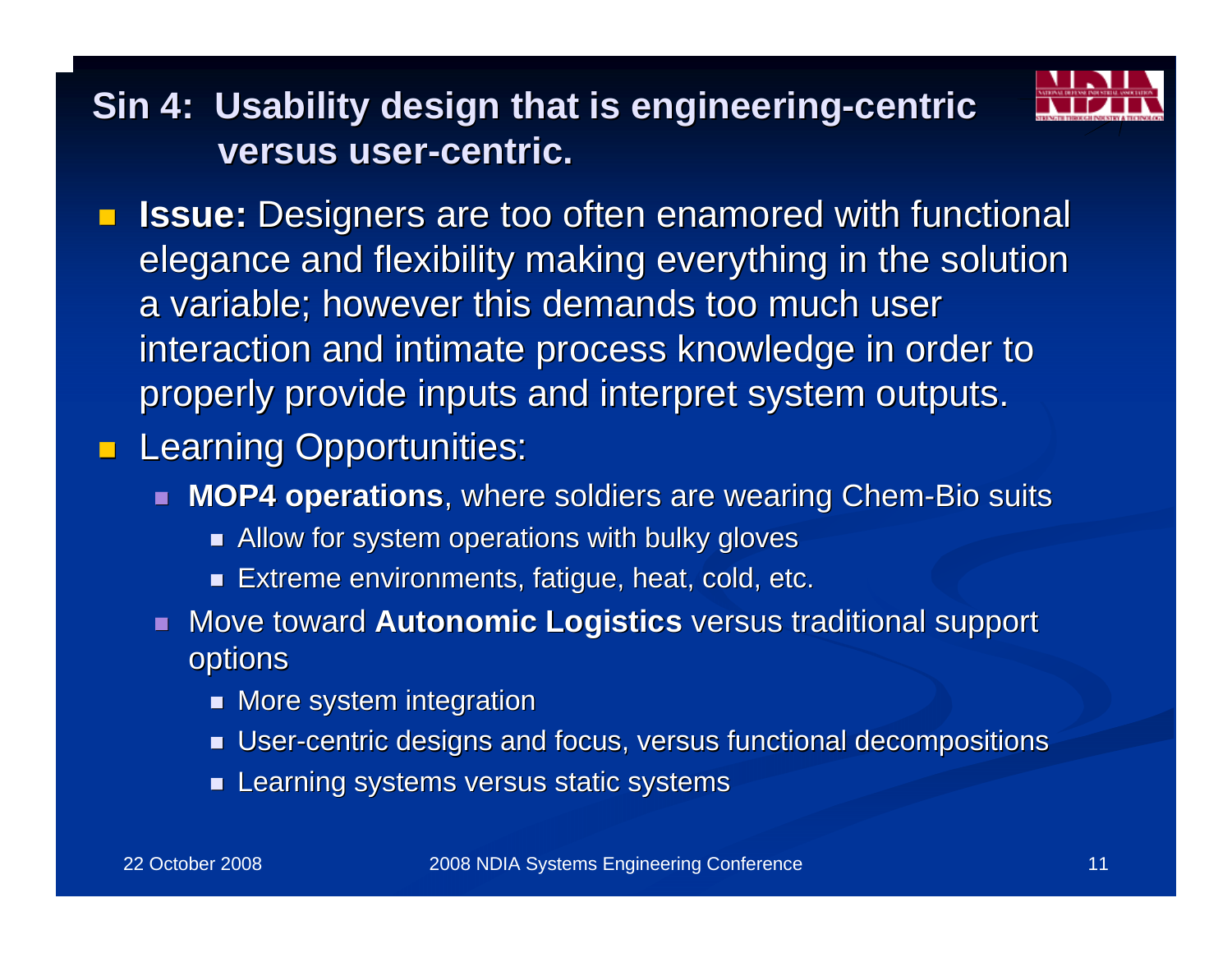

#### **Conclusion 4 . . . Conclusion 4 . . .**

- Marine Corp Embedded Platform Logistics System (EPLS) Gene Morin, Program manager is quoted as saying, "I want my Marines to have their fingers on **triggers and not on keyboards." triggers and not on keyboards."**
- $\bullet~$  This says it concisely. Logistics support systems should "make things happen, when they need to happen, and without human intervention if at all possible".

**Suggestion: Carefully trade functional flexibility with user simplicity. To this end, possibly consider multiple modes, Users and Use Cases. WHEN at a minimum? At all Design Reviews.** 

**User-centric design methodologies, and using the recommendation centric design methodologies, and using the recommendation from Sin 1, ensure that deep dive analysis distills the relevant from Sin 1, ensure that deep dive analysis distills the relevant** information which can be absorbed in a "User glimpse".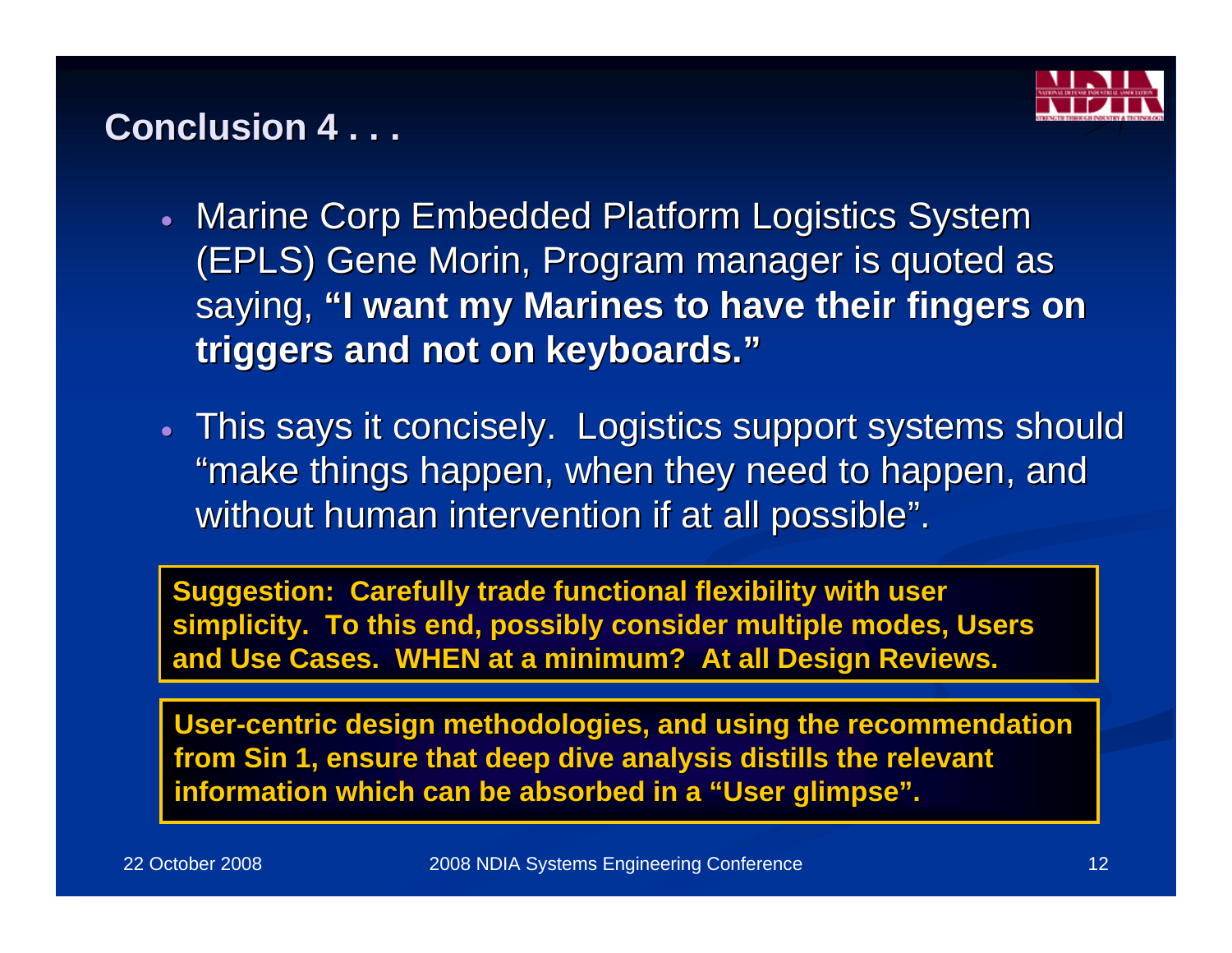

**Sin 5: Designs without the human-in-the-loop considerations. considerations.** 

- $\blacksquare$ **Issue:** Major Total Ownership Cost (TOC) and System effectiveness are driven by Humans in the System
- **Learning Opportunities:** 
	- **Air Bag Design (initial designs) Air Bag Design (initial designs)**
		- Requirements defined in early '80's and deployed in early '90's
		- п Design for men only (50 Percentile Male)
		- $\blacksquare$  The Air Bags themselves were causing female fatalities
	- **U2 Spy Plane\* U2 Spy Plane\***
		- $\blacksquare$  Disruptive technology with landmark capabilities
		- 70,000+ ft altitude and extended loiter times<sup>\*</sup>
		- $\overline{\phantom{0}}$ Requires space suits for pilots, no relief, no physical movement possible, etc. The pilot was a back-seat consideration.

#### **Would we design the U2 today or might we use a UAV for the mission?**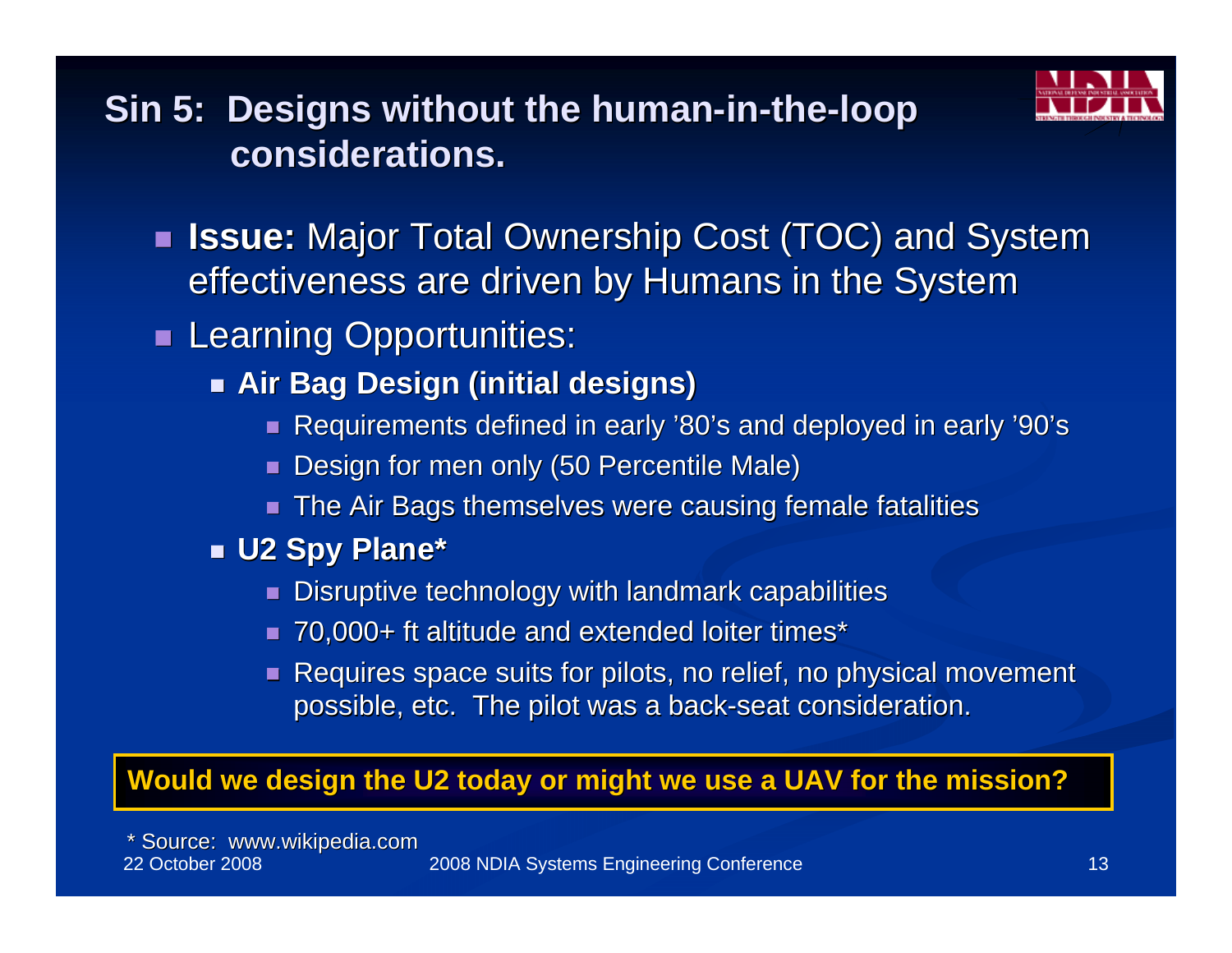

#### **Conclusion 5...**

- $\blacksquare$  Fight the tradition of 'the way things have always been done', and intentionally put the human inside your system design requirements boundary.
- $\blacksquare$  It may then become obvious that the human is being expected to do 'too much', and therefore, the design team should explore automated and autonomous alternatives for the system solution.

**How does the human interact with your system? How does the human interact with your system? Human at risk? Human overloaded (information, attention, actions)?** 

**You may also discover that the maintenance and upgrade for** Automation is much cheaper than the humans that are freed up.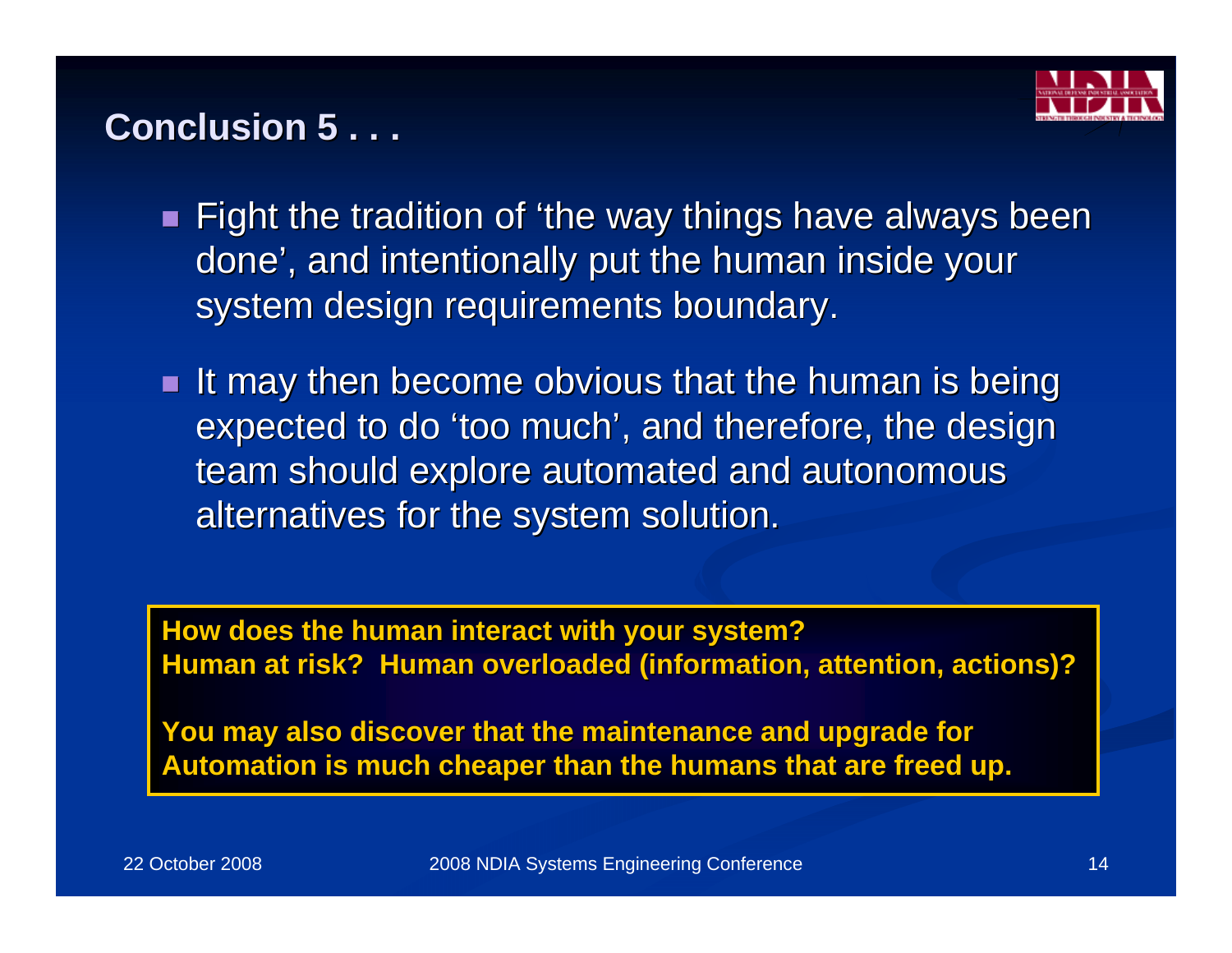#### **Sin 6: Acquisition cost focused. Sin 6: Acquisition cost focused.**

- 
- $\blacksquare$ **Issue:** A focus on acquisition cost alone when making design decisions is a typical approach; however, leaves much affordability opportunities unleveraged.
	- $\blacksquare$  70% of the O&S costs are determined as soon as requirements are set.
	- П Wait a minute . . . Isn't this a good thing?
- $\blacksquare$  Learning Opportunities: Learning Opportunities:
	- ┙ **F-35 Multi 35 Multi-national and Joint national and Joint-forces Fighter: forces Fighter:**
		- Mission Reliability (Operational Availability) is a Key Performance Parameter<br>(TOC too)
		- KPP's for: Sortie Generation Rate and Logistics Footprint
		- $\textcolor{red}{\bullet}$  \$135 B or a 56% estimated TOC savings compared to legacy systems
		- $\blacksquare$  Mission Reliability of over 90% and a 30 day self sustained mission
		- 12% or \$16B is expected to come from Enabling System Automation Prognostics<br>& Autonomics & Autonomics
	- **Advanced Amphibious Assault Vehicle: Advanced Amphibious Assault Vehicle:**
		- $\blacksquare$  Acquisition program focused on mature technology and O&S costs.
		- Program office co-located with contractor facility and extensive use of end user<br>assessment of system operational effectiveness.
		- $\blacksquare$  Extensive reliability testing with common components of other Marine Corp. weapons systems.
		- Initial O&S cost savings =  $$29$  million.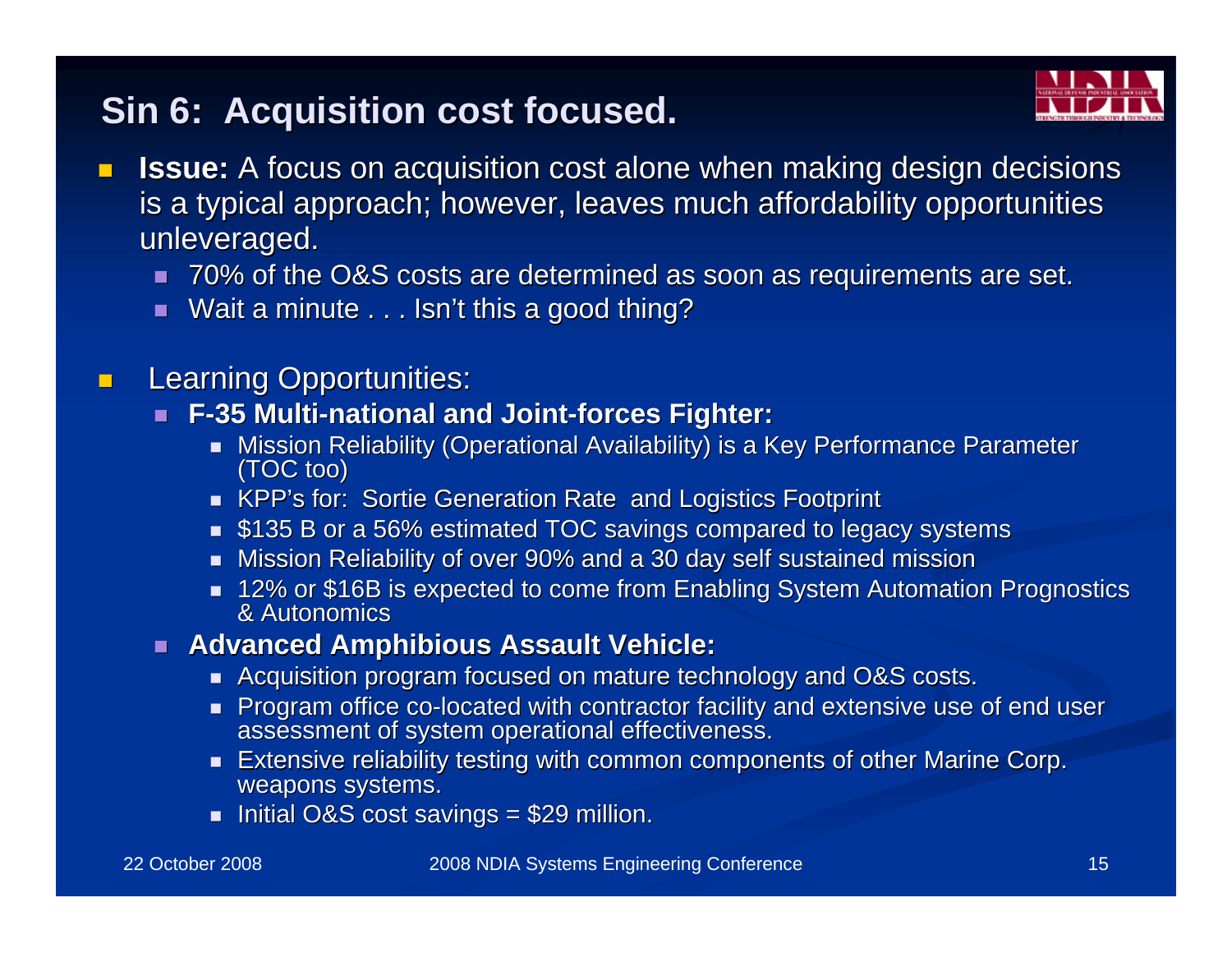#### **Conclusion 6...**



П Evolutionary Acquisition approach to design. Evolutionary Acquisition approach to design.

- $\blacksquare$ Incremental development which assumes Life Cycle as a requirement of the Enabling System AND also as a Mission Requirement of the Primary System.
- **The design "end state" needs to include the system life**  $\blacksquare$ cycle through to disposal.

**TOC and Performance must be of equal importance in the design TOC and Performance must be of equal importance in the design**  trade space.

**Move is from a 'point solution' (Performance) to an 'evolutionary solution' perspective. solution' perspective.**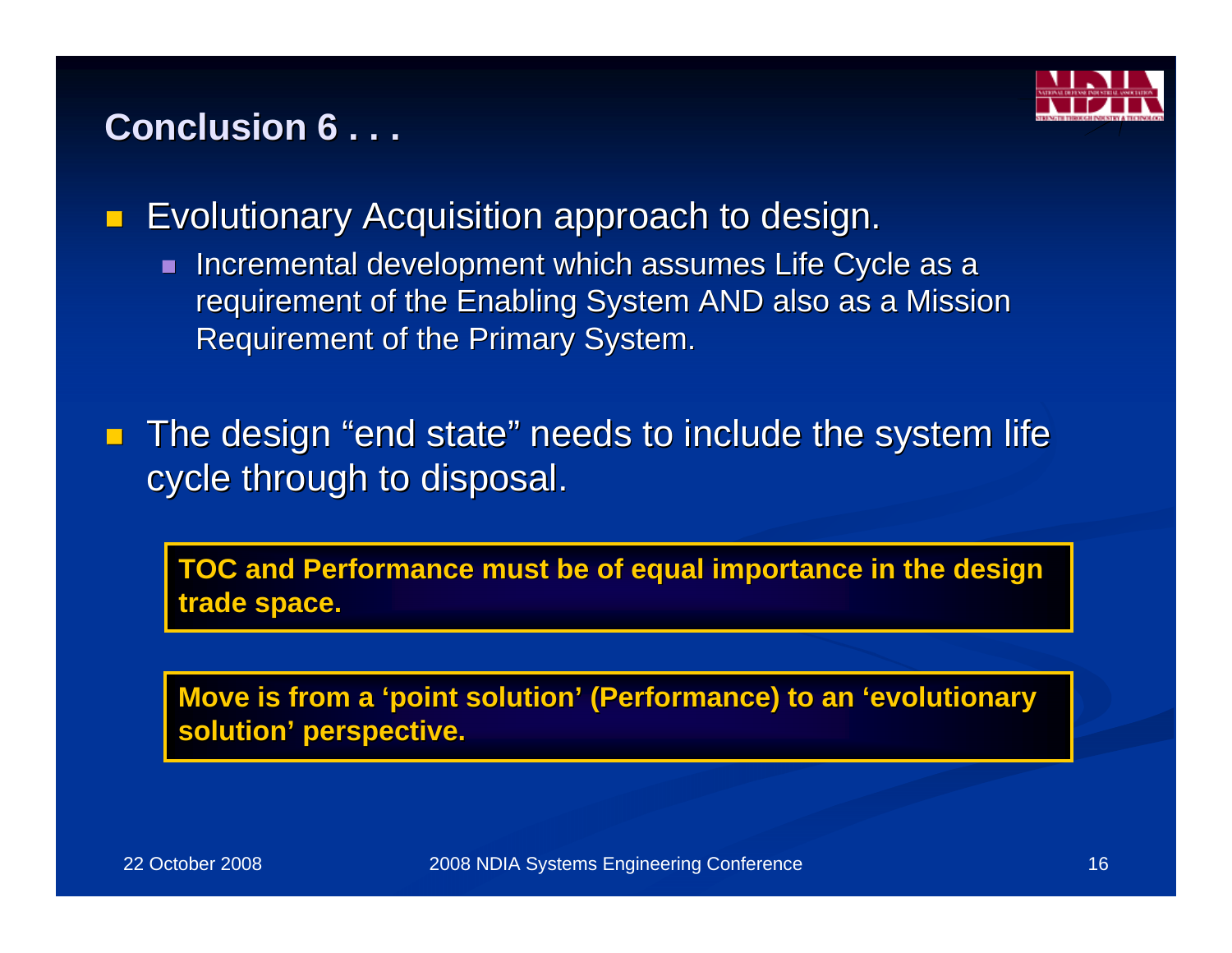# **Sin 7: Limited consideration for net-centric environment integration. environment integration.**

- 
- $\blacksquare$ **Issue:** In a typical development environment, the design team focuses on the requirements for which they are paid to innovatively solve. Also typically, this is viewing the system as a stand-alone entity with interfaces to the world around it.
- $\blacksquare$  The challenge is not as simple as 'does this system talk to that system' but rather the emergent system of systems capabilities and challenges that occur when systems are connected within a network-centric environment.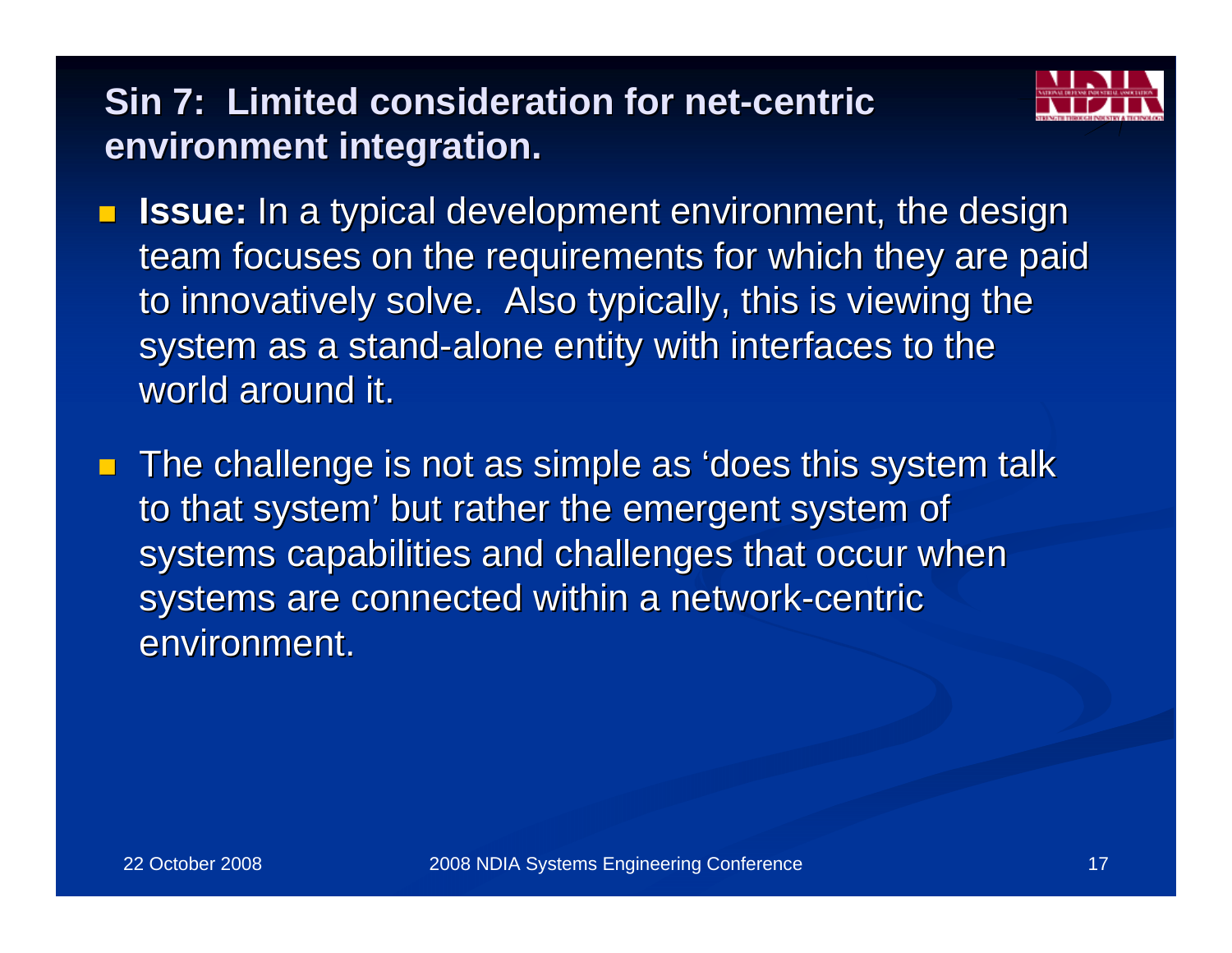#### **Conclusion 7...**





- $\cdot$  P<sub>NCS</sub> = The total performance of the Network-Centric System
- The performance capability of a Stand Alone System (no network connection) • P.
- The performance capability of a Stand Alone System (no network connection)  $\cdot$  P,  $\cdot$
- N ■ The number of Independent Systems (Network Nodes)
- $\cdot$  M  $\cdot$ **E** The number of independent functional connection paths for a  $P_1$  and  $P_2$  pairing
- $P_1 \cap P_1$  = This intersection represents the resultant performance from the system connectivity, which could be Zero if there is no system advantage or detractor, Positive if the connectivity advantages the ConOps (Mission Needs) or Negative if the connectivity is not required by the ConOps (i.e. outside of the mission performance boundaries)

**The net The net-centric whole is greater than the sum of the systems. centric whole is greater than the sum of the systems. Pairwise Pairwise additive capabilities, Triples additive capabilities, . . . additive capabilities, Triples additive capabilities, . . . Some capabilities are Good and some are Negative in YOUR system.**